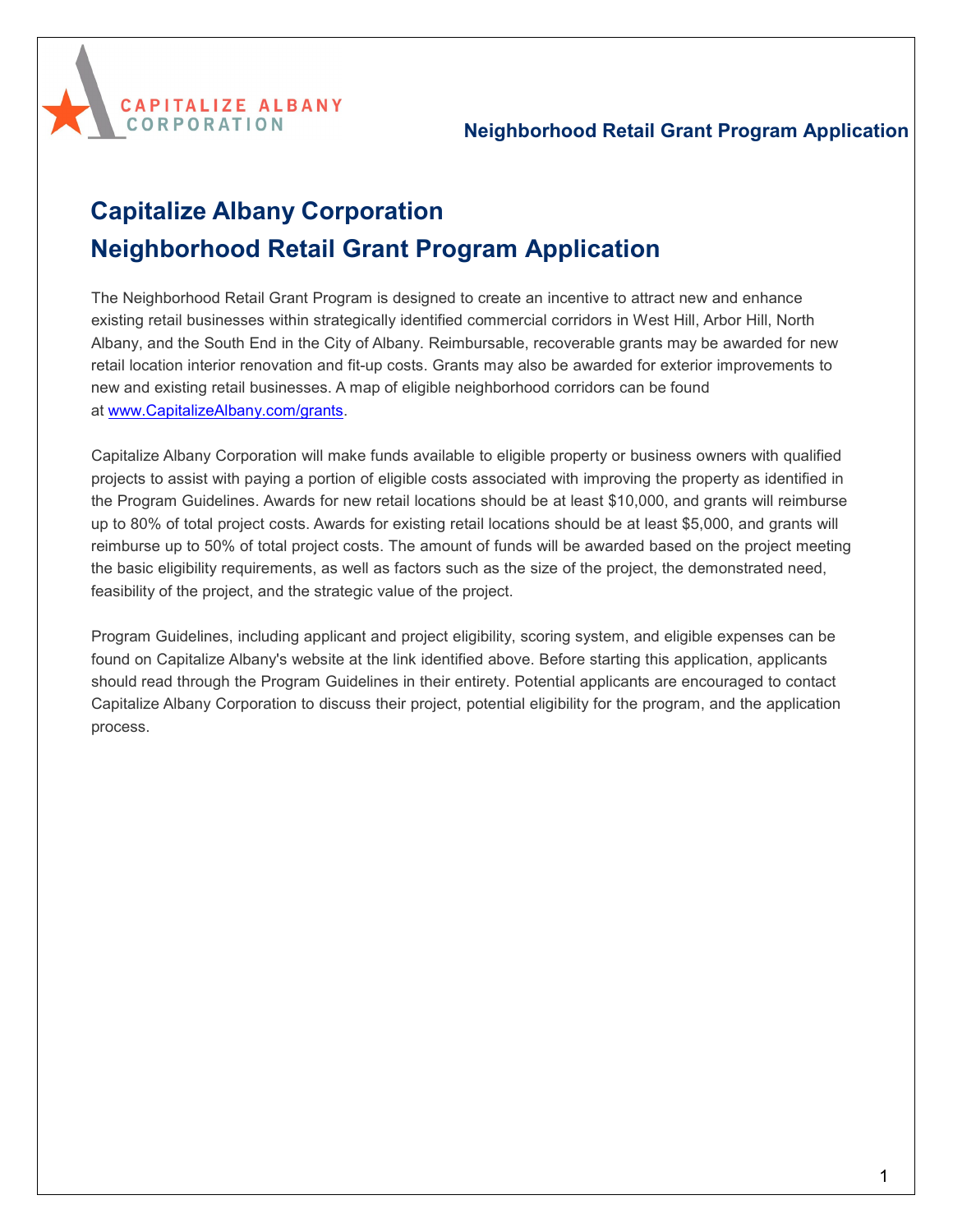

## **Program Information and Application Process**

Beginning February 11, 2022, applications will be accepted on a rolling basis until available funding is exhausted. As an alternative to this printable application, an online application can be found at [www.SurveyMonkey.com/r/NeighborhoodRetail.](http://www.surveymonkey.com/r/NeighborhoodRetail)

Applicants must submit a full and complete application as outlined in the Program Guidelines, including all required documents and a \$250 application fee in order to be considered for a grant award. Checks or money orders for application fees can be mailed to Capitalize Albany Corporation at 21 Lodge Street, Albany, NY 12207, or hand delivered by appointment. An application checklist with a list of required documents can be found on page three (3) of this application, as well as at [www.CapitalizeAlbany.com/grants.](http://www.capitalizealbany.com/grants)

Submission of this portion of your application does not constitute a completed application. All required documents can be e-mailed to [development@capitalizealbany.com](mailto:development@capitalizealbany.com) with a subject line as follows: Neighborhood Retail Grant Program Required Documents - [Applicant Name], mailed to Capitalize Albany Corporation at the address above, or hand delivered by appointment.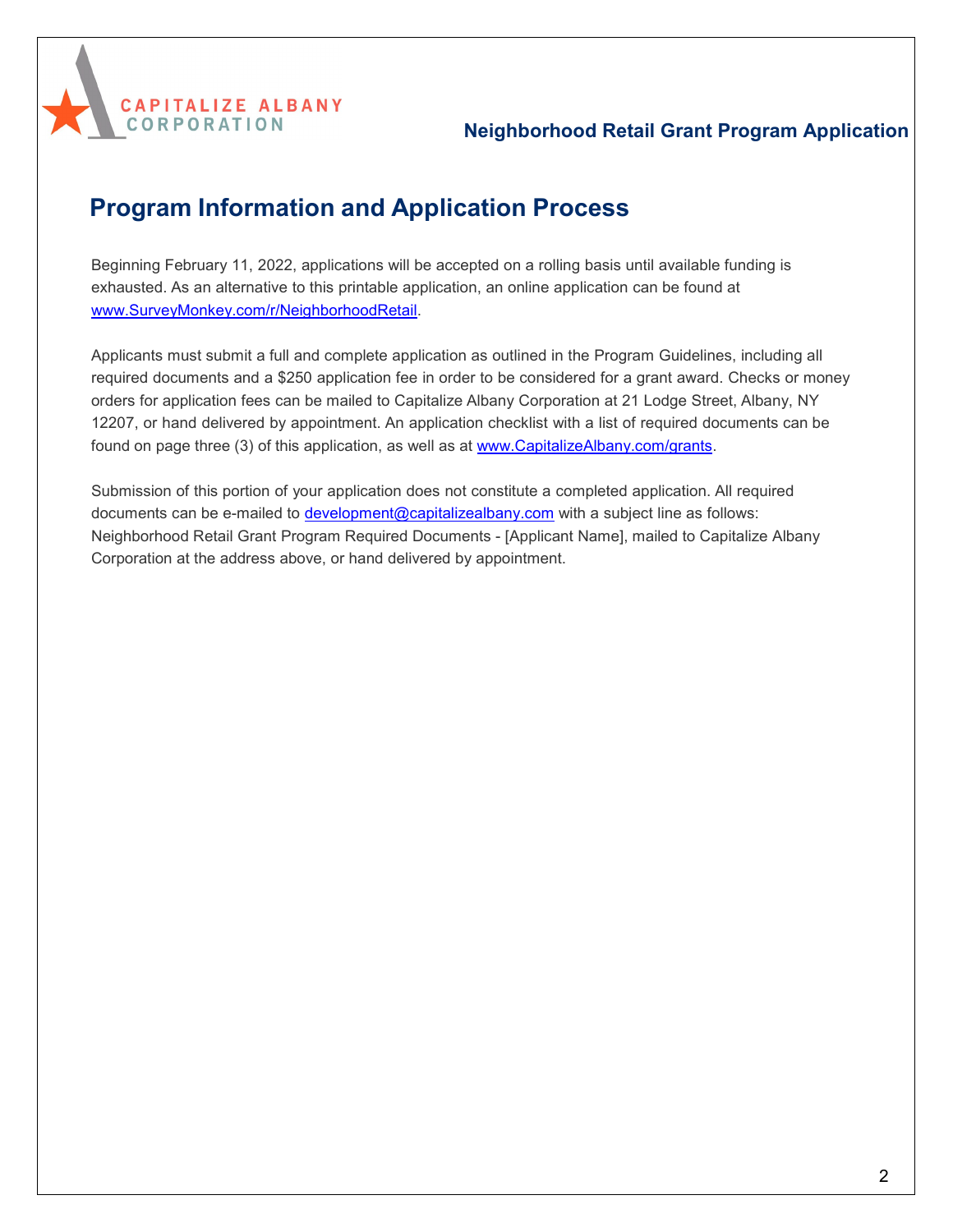

# **Required Documents**

**All of the following must be submitted to Capitalize Albany Corporation as described in the last paragraph on page two (2) of this application. Determination of whether or not an application is considered complete lies solely with Capitalize Albany Corporation**.

- Completed application
- [Budget](http://www.capitalizealbany.come/grants%20and%20page%2022%20of%20this%20document) Worksheet (found at [www.CapitalizeAlbany.com](http://www.capitalizealbany.com/grants)/grants)
- \$250 application fee
- Business Plan for the venture including:
	- Concept and target market
	- Advertising/marketing plan
	- Summary of management team's skills and experience
	- Number of job positions created
	- Detailed cost sheet for tenant space build-out
	- Funding description for the project, including a three year cash flow pro forma
	- Proposed timeline for project construction and projected opening date
	- Floor plan/layout of physical space, including square footage and existing fixtures
	- Photographs, renderings of proposed improvements to the interior and exterior, including design/layout/"feel" (photos of similar concepts, material samples, etc.)
	- Plan for merchandising (inventory levels, brands)
- Color photographs of existing conditions (including the building façade).
- If the applicant is a lessee, written consent from property owner giving permission to conduct improvements
- At least one (1) detailed proposal from a licensed (if required), insured contractor reflecting work to be performed and costs.
- A copy of the property tax bill or deed to confirm ownership of the property.
- For lessees, a legally valid and binding lease for a period of at least five (5) years with use restricted to an allowable retail use. If the tenant is paying for the improvements, the landlord must show a concession to the tenant in the lease.
- $\bullet$  Minimum one (1) year corporate and/or three (3) year's personal tax returns (exceptions will be considered).
- Copy of the business owner(s)'s credit report(s) and score(s) (must be dated less than sixty 60) days from application submittal).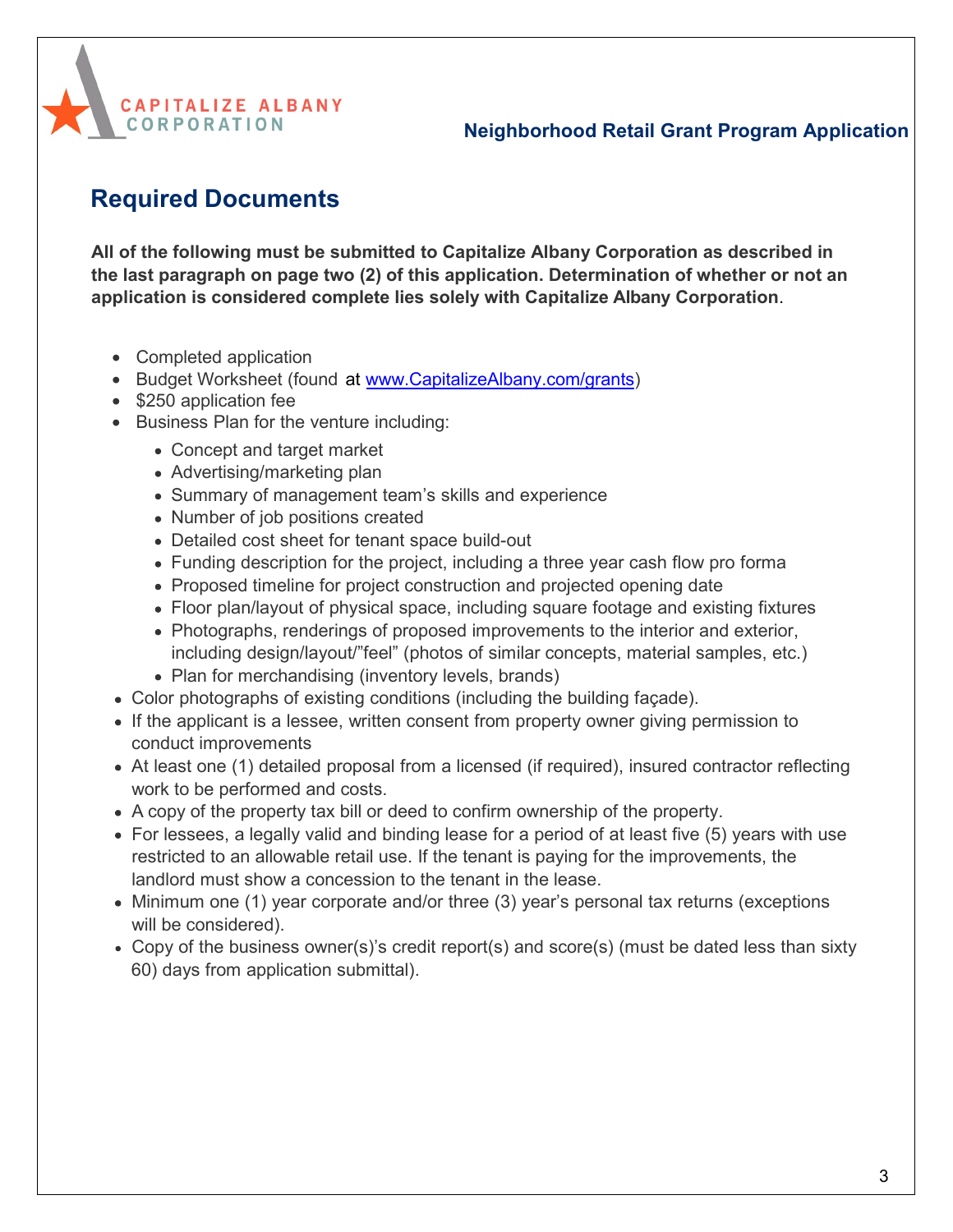

# **Application**

*Please note that all questions marked with an asterisk (\*) require responses. If no response is provided, the application will be deemed incomplete. Please do not hesitate to call us if you require assistance to complete this application.*

# **Contact Information**

1. Applicant Contact Information\*

Contact Name

Contact Address

City/Town

**State** 

ZIP/Postal Code

Contact Email Address

Contact Phone Number

#### 2. Business Contact Information\*

Name of Business or Not-for-Profit

Physical Address of Business

Physical Address of Business 2

City/Town

**State** 

ZIP/Postal Code

Email Address

#### 3. Mailing Address of Business (if different than above)

Mailing Address

Mailing Address 2

City/Town

State/Province

ZIP/Postal Code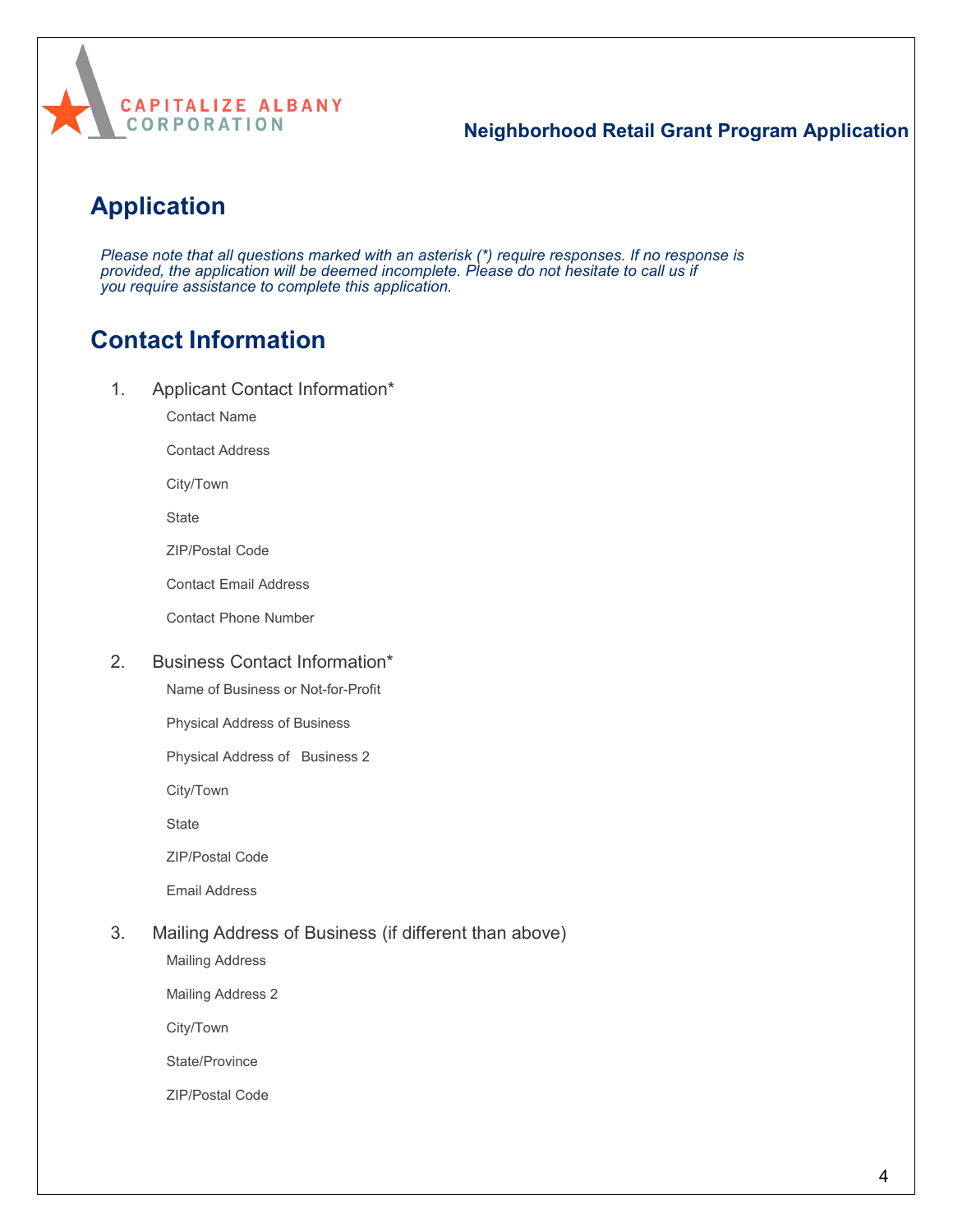

# **Business Information**

| 4.  | Retail Business Type (choose one)*<br>If you are a Convenience Retail Store, please make sure you fill out the Convenience Retail Store Certification (found<br>on page 18 of this document) for submission with your additional required documents. This form must be submitted for<br>your application to be deemed "complete."                                                                                                                                                                                                                                                                                                |
|-----|----------------------------------------------------------------------------------------------------------------------------------------------------------------------------------------------------------------------------------------------------------------------------------------------------------------------------------------------------------------------------------------------------------------------------------------------------------------------------------------------------------------------------------------------------------------------------------------------------------------------------------|
| 5.  | Salons/Spas/Barbershops<br>Soft Goods (e.g. apparel, shoes, home furnishings, books, gifts, novelties)<br>Professional Service Firms (which serve the public<br>Health, Wellness Stores, and Pharmacies<br>year-round)<br>Full Service Restaurants/Venues<br>Non-Profits that serve the community<br>Grocery, Specialty Food Stores/Specialty Food Establishments<br><b>Convenience Retail Store</b><br>Other (please specify)<br>Proposed or Current Days and Hours of Operation*                                                                                                                                               |
| 6.  | Typical/Target Consumer(s)*                                                                                                                                                                                                                                                                                                                                                                                                                                                                                                                                                                                                      |
| 7.  | Is this a new or existing business location?*<br>Existing<br>New<br>Comments                                                                                                                                                                                                                                                                                                                                                                                                                                                                                                                                                     |
| 8.  | Number of Years in Operation*<br>Please enter a whole number. Start-up businesses should indicate "0".                                                                                                                                                                                                                                                                                                                                                                                                                                                                                                                           |
| 9.  | Is this property or building owned in whole or in part by the City of Albany, County of Albany,<br>State of New York or Capitalize Albany Corporation or any other related government entity?<br>Answering yes to this question does not necessarily disqualify this application from submission. It is at the sole<br>discretion of Capitalize Albany Corporation to deem a building or property ineligible for program funds if any of the<br>above criteria are met. We strongly encourage you to contact us prior to moving ahead with your application if you<br>answer "yes" to the question below.<br>No<br>Unsure<br>Yes |
| 10. | Is this the first location for the business?*                                                                                                                                                                                                                                                                                                                                                                                                                                                                                                                                                                                    |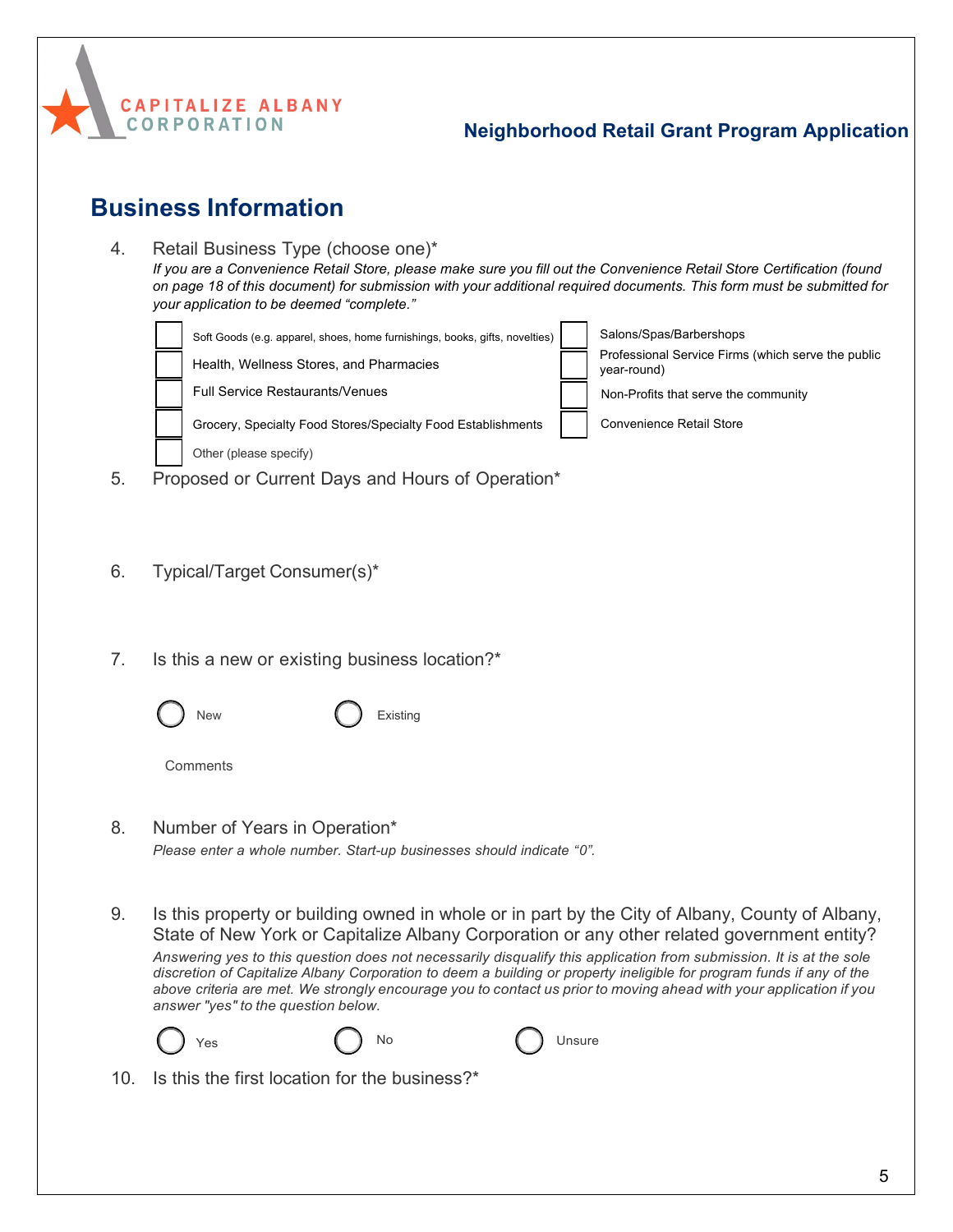

## **Additional Business Locations**

Answer the below questions **only** if you have more than one location.

- 11. How many locations does the business have?\*
- 12. Addresses of other locations

Location 1 Location 2

Location 3

Location 4

Any additional locations

13. Is this project a relocation of an existing business location?\*

14. Will any other business locations close as a result of this project?

15. If yes to the preceding question, which one(s)?

## **Business Formation and Characteristics**

| 16. | <b>Business Structure</b>                                                                                                                                                   |             |                                                                                                                                                                                                                                                                                                                                                |                      |
|-----|-----------------------------------------------------------------------------------------------------------------------------------------------------------------------------|-------------|------------------------------------------------------------------------------------------------------------------------------------------------------------------------------------------------------------------------------------------------------------------------------------------------------------------------------------------------|----------------------|
|     | Sole Proprietorship                                                                                                                                                         | Corporation | Other                                                                                                                                                                                                                                                                                                                                          |                      |
|     | <b>LLC</b>                                                                                                                                                                  | Partnership |                                                                                                                                                                                                                                                                                                                                                |                      |
| 17. | Is your business a disadvantaged business enterprise (DBE)?                                                                                                                 |             |                                                                                                                                                                                                                                                                                                                                                |                      |
|     | DBEs are businesses whose majority ownership (at least 51%) is comprised of minorities, women, and/or veterans.                                                             |             |                                                                                                                                                                                                                                                                                                                                                |                      |
|     | ۷۸۰                                                                                                                                                                         | ÞI          | $U_1 \wedge \wedge$ $\wedge$ $\wedge$ $\wedge$ $\wedge$ $\wedge$ $\wedge$ $\wedge$ $\wedge$ $\wedge$ $\wedge$ $\wedge$ $\wedge$ $\wedge$ $\wedge$ $\wedge$ $\wedge$ $\wedge$ $\wedge$ $\wedge$ $\wedge$ $\wedge$ $\wedge$ $\wedge$ $\wedge$ $\wedge$ $\wedge$ $\wedge$ $\wedge$ $\wedge$ $\wedge$ $\wedge$ $\wedge$ $\wedge$ $\wedge$ $\wedge$ |                      |
| 18. | If you identify as a DBE, please select all that apply to the composition of your majority<br>ownership:                                                                    |             |                                                                                                                                                                                                                                                                                                                                                |                      |
|     | Woman<br>Minority                                                                                                                                                           | Veteran     | Other                                                                                                                                                                                                                                                                                                                                          | Prefer not to answer |
| 19. | Federal Employer Identification Number (EIN)*                                                                                                                               |             |                                                                                                                                                                                                                                                                                                                                                |                      |
|     | Sole proprietors may use their Social Security Number (SSN). All responses should be given using numeric<br>characters only, with no space or hyphen separating characters. |             |                                                                                                                                                                                                                                                                                                                                                |                      |
|     |                                                                                                                                                                             |             |                                                                                                                                                                                                                                                                                                                                                |                      |
|     |                                                                                                                                                                             |             |                                                                                                                                                                                                                                                                                                                                                |                      |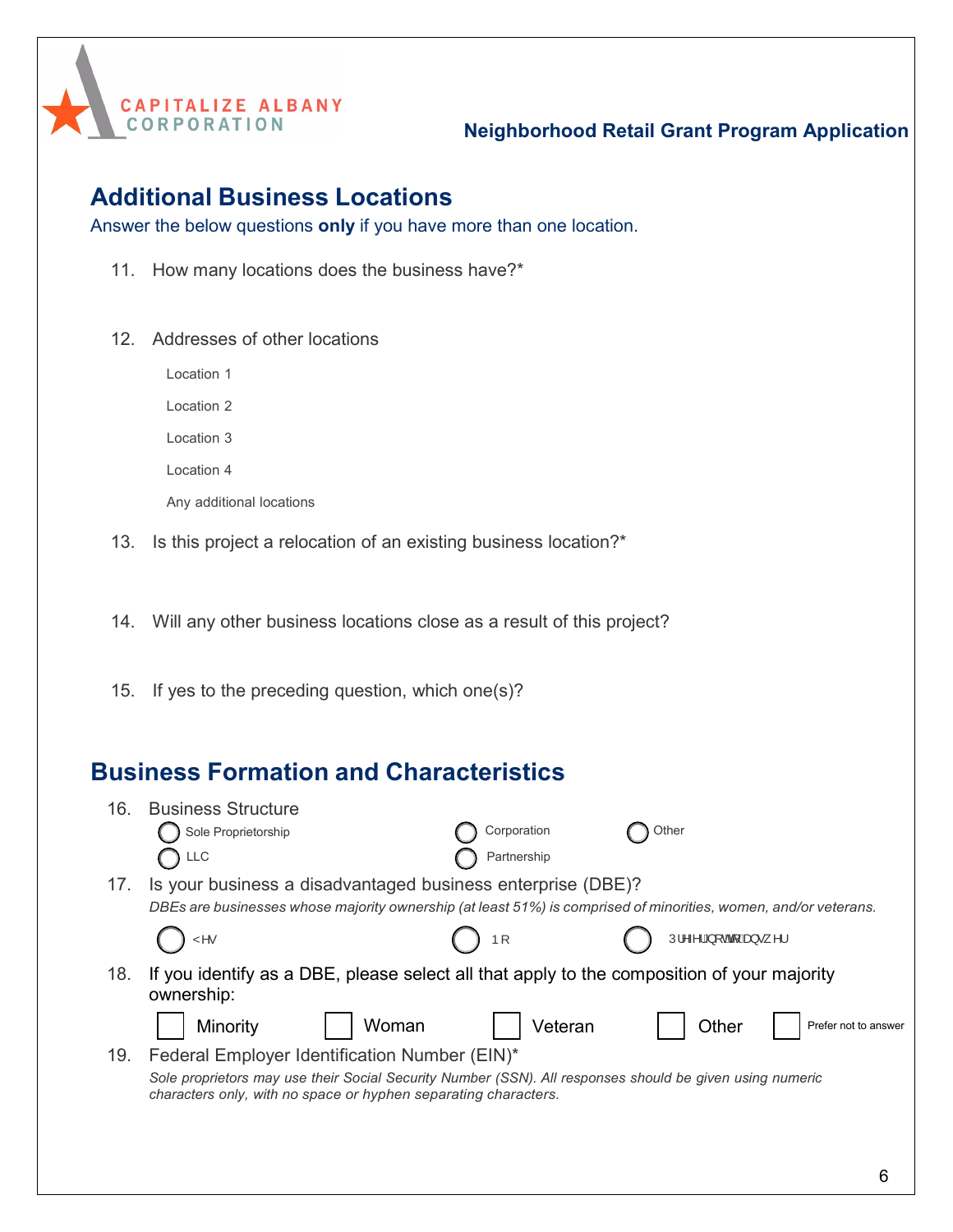

20. DUNS Number (if known)

*Obtain or look up your DUNS Number [here.](https://www.dnb.com/duns-number.html) Funding may require grant recipients to obtain a DUNS number.*

- 21. North American Industry Classification System (NAICS) Number *For more information and to identify your NAICS Number, please go to [naics.com.](https://www.naics.com/search/)*
- 22. Standard Industry Classification (SIC) Number *For more information and to identify your SIC Number, please go to [naics.com.](https://www.naics.com/search/)*
- 23. Do you consider your business locally-owned?



## **Business Owners**

24. Business Owner 1\*

Name

**Title** 

Ownership Share

Years with the Company

#### 25. Business Owner 2

Name

**Title** 

Ownership Share

Years with the Company

26. If there are additional business owners not previously identified, please indicate their names, titles, ownership shares, and years with the company below.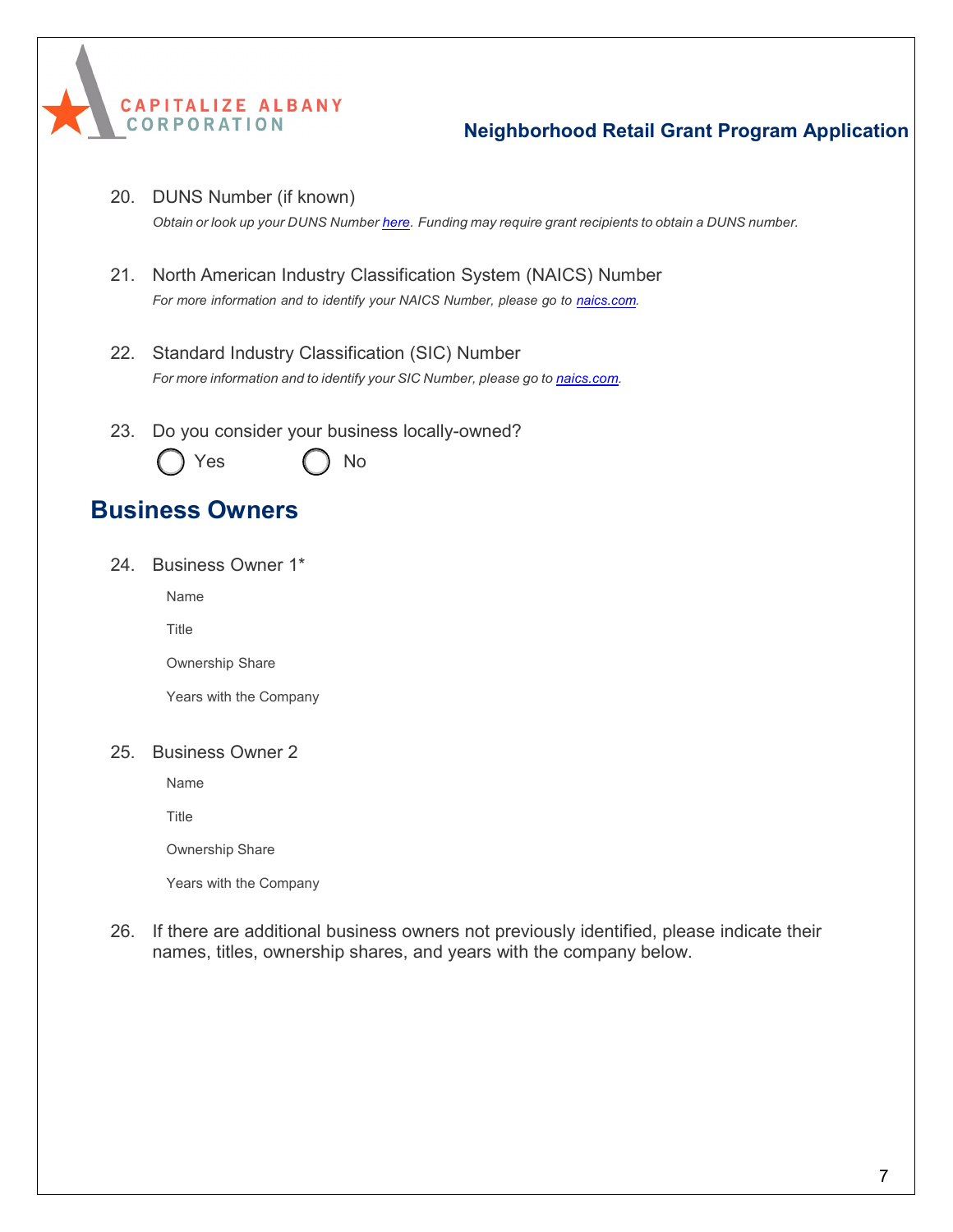

| 27. | Project Address*                                                                                  |
|-----|---------------------------------------------------------------------------------------------------|
|     | Address                                                                                           |
|     | Address 2                                                                                         |
|     | City/Town                                                                                         |
|     | State/Province                                                                                    |
|     | ZIP/Postal Code                                                                                   |
|     |                                                                                                   |
| 28. | Is the property located in an area zoned for retail use?*                                         |
|     | Yes<br><b>Unsure</b><br>No                                                                        |
| 29. | Is the building vacant?*                                                                          |
|     | Yes<br>No                                                                                         |
| 30. | If yes to the preceding question, how long has the building been vacant?                          |
|     |                                                                                                   |
| 31. | Is the project space currently vacant?*                                                           |
|     | Yes<br>No                                                                                         |
| 32. | If yes to the preceding question, how long has the project space been vacant?                     |
|     |                                                                                                   |
| 33. | Size of Project Space (total square feet)*<br>Please enter a whole number. No commas can be used. |
|     |                                                                                                   |
|     |                                                                                                   |
| 34. | Do/will you lease or own the business property?*                                                  |
|     | Lease<br>Own                                                                                      |
|     | <b>Lease Information</b>                                                                          |
| 35. | <b>Landlord Contact Information</b>                                                               |
|     | Name of Landlord                                                                                  |
|     | <b>Landlord's Address</b>                                                                         |
|     | <b>Landlord's Email Address</b>                                                                   |
|     | Landlord's Phone Number                                                                           |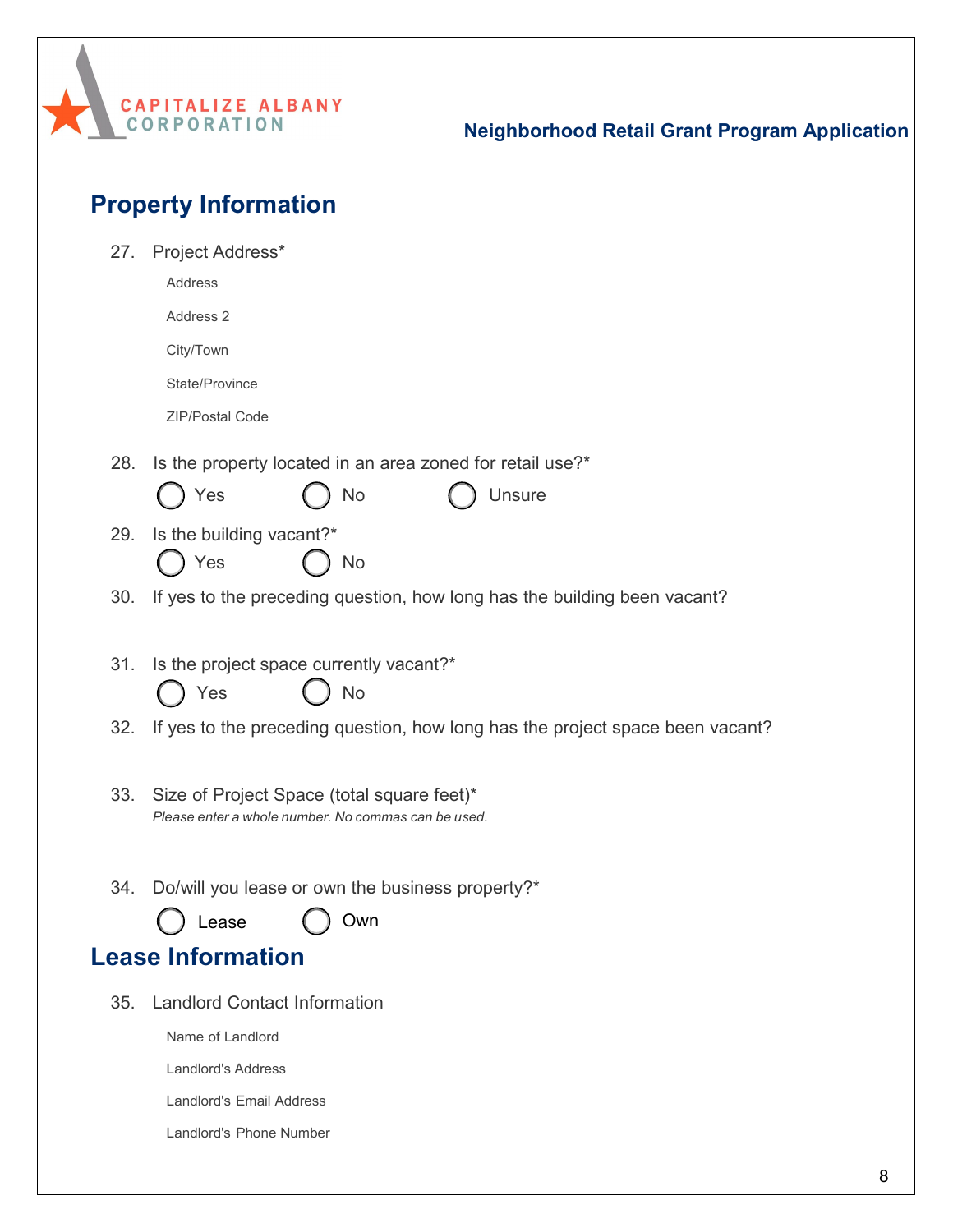- 36. Current Lease Term *Please enter a whole number representing the total duration in years of the lease term.*
- 37. Expiration Date of Current Lease *Enter date as MM/DD/YYYY.*

## **Prior Grant Information**

**CAPITALIZE ALBANY** 

**CORPORATION** 

38. Have you received a prior grant from Capitalize Albany Corporation?\*

|     | Yes<br>No                                           |                                                                                                          |
|-----|-----------------------------------------------------|----------------------------------------------------------------------------------------------------------|
| 39. |                                                     | If yes to the above question, from which program(s) did you receive your grant?                          |
|     | Check all that apply.                               |                                                                                                          |
|     | Downtown Retail Grant Program                       | Small Business Adaptation Program                                                                        |
|     | Amplify Albany                                      | Small Business Emergency Response Grant Program                                                          |
|     | Small Business Facade Improvement Program           | Unsure                                                                                                   |
| 40. | How much money did you receive from the program(s)? |                                                                                                          |
|     |                                                     | Please indicate the total if money was received from multiple programs. Type "unsure" if you are unsure. |

41. Was the funding you received for the same business or property for which you are submitting this application? *Note: Prior awards do not disqualify applicants from submitting this application.*

## **Employment Information**

- 42. Total Current Employment at all Locations *Please indicate number of jobs per location.*
- 43. Number of Current Employees Residing in the City of Albany *Leave blank if unknown.*
- 44. Total Projected Permanent Job Creation for Project Please use whole numbers only. If no full-time jobs will be created, please enter "0". If no part-time jobs will be *created, please enter "0". See Program Guidelines for job creation requirements.*

Full-Time

Part-Time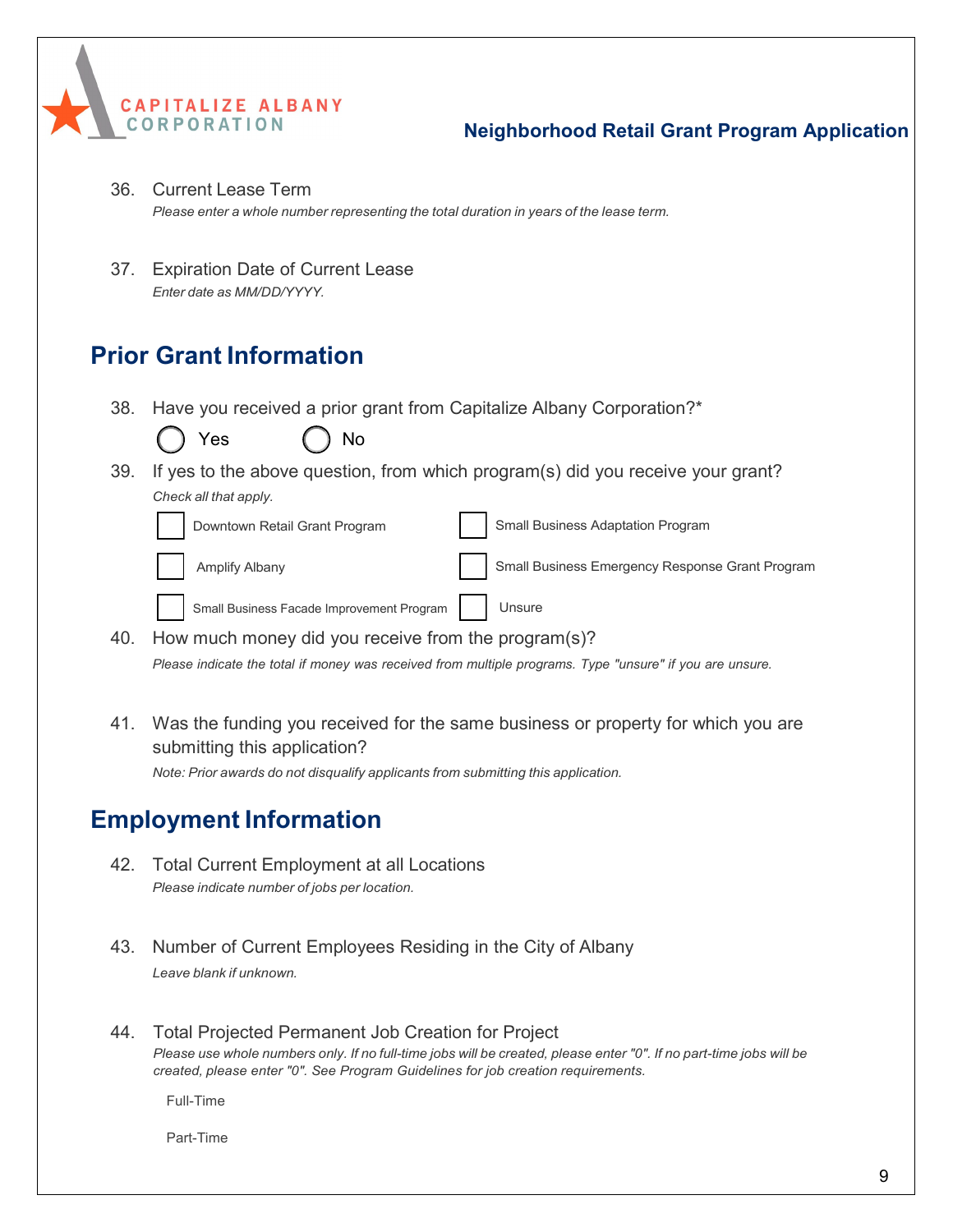

- 45. List the categories of permanent jobs to be created and numbers for each category Examples of job categories include, but are not limited to: General Manager, Supervisor, Host, Server, Cashier, Chef, *Barista, etc.*
- 46. Number of Employees Anticipated to Reside in the City of Albany
- 47. Total Projected Construction Jobs

Please use whole numbers only. If no full-time construction jobs will be created, please enter "0". If no part-time *construction jobs will be created, please enter "0".*

Full-Time

Part-Time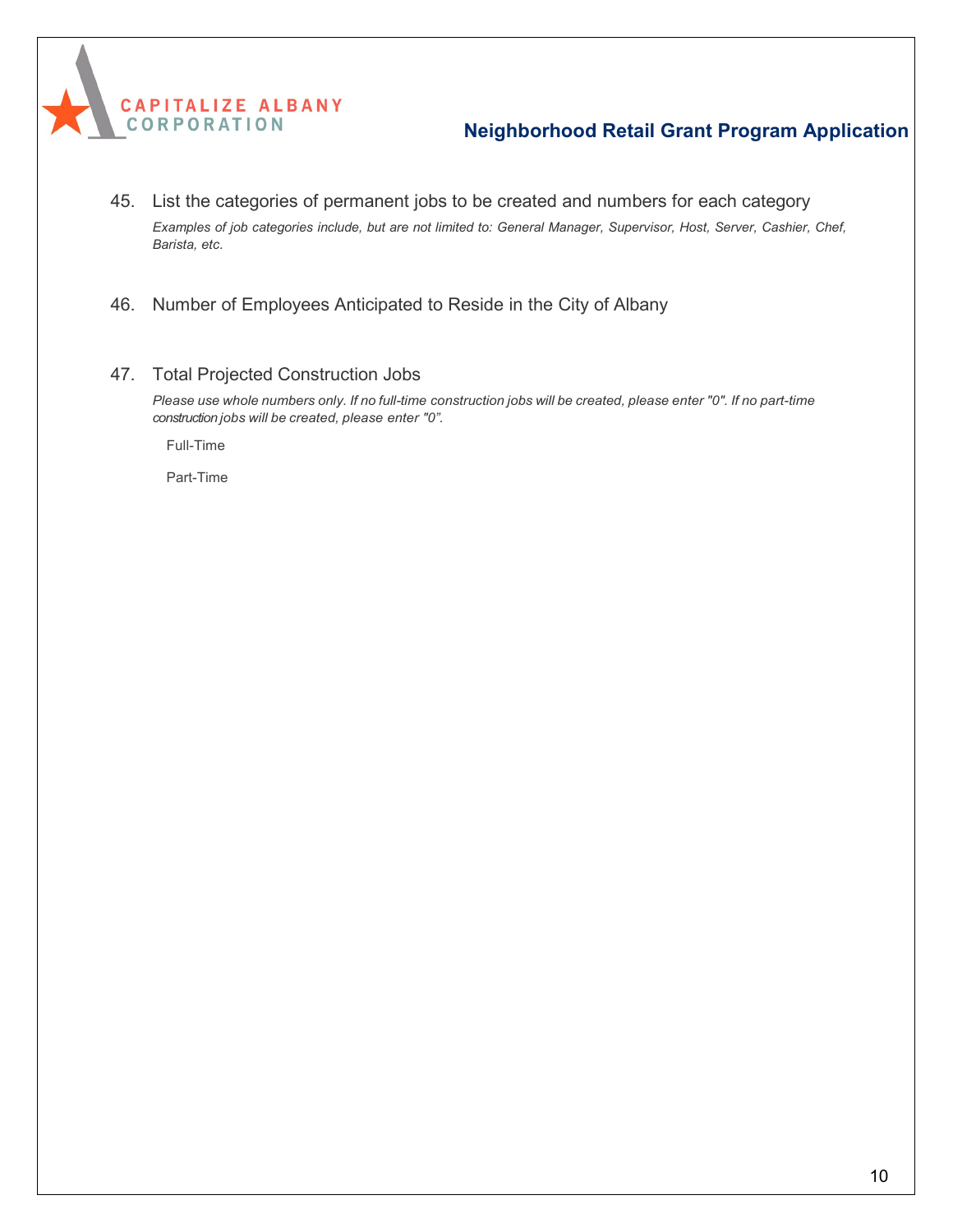

# **Project Description**

Provide a description of the proposed project. Please identify as much information as you can about the proposed project and the desired results. At a minimum, the project description must include the type of business to be opened and the specific scope of the project for which assistance is being requested.

#### For example:

*The project will include the lease and renovation of a ground floor commercial space to accommodate a new* location for an expanding local coffee shop. Renovations will consist of the build-out of the interior of the space, including the addition of new fixtures, painting, and new lighting. The project will also include facade *improvements, such as painting and repointing brick, and the creation of a new sidewalk cafe area.*

#### 48. Project Description\*

*Please describe your project in 2,000 characters or less.*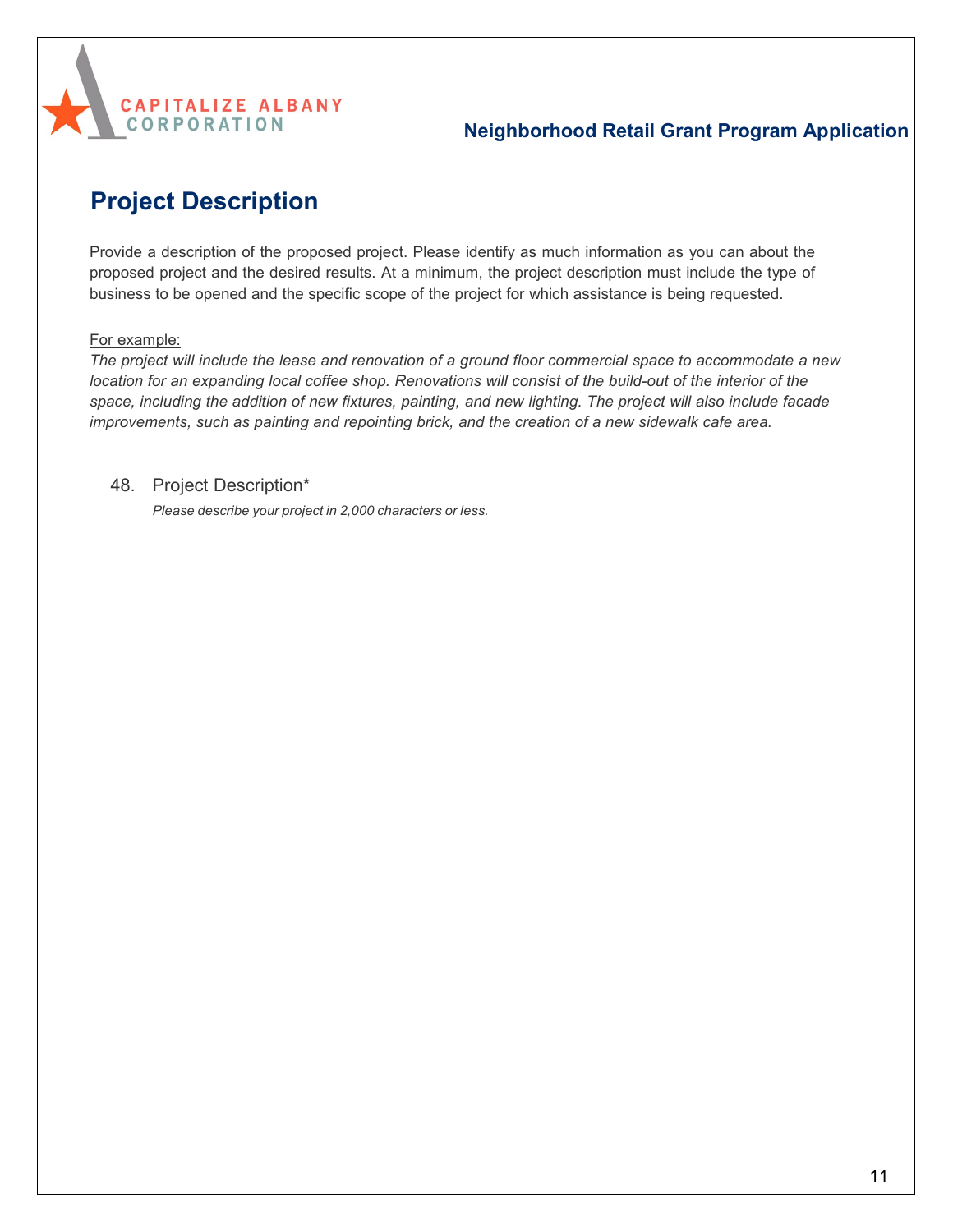

# **Project Timeline**

The project timeline must include all major milestones for the project, with an anticipated date for reaching each milestone. Please include the target date for opening and operating this business.

#### 49. Project Timeline\*

*Enter all dates as MM/DD/YYYY. If not applicable, type N/A.*

Acquisition of building (or lease execution)

Acquire financing

Project construction start

Project completion

Receive final Certificate of Occupancy

Opening date

# **Project Budget**

Please provide budget information that pertains to the entire scope of the proposed project. Information listed below should match the completed Budget Worksheet, required to be submitted as an attachment to [development@capitalizealbany.com.](mailto:development@capitalizealbany.com)

50. Total Cost of the Project, including materials, equipment costs, and labor\* Please provide your answer in dollar format with two decimal places. No dollar signs or commas can be used.

#### 51. Source and Amount of Funds

Please provide all answers in dollar format with two decimal places. If you will not be using one of the specified funding sources below, please type "0.00". No dollar signs or commas can be used. See Program Guidelines for *matching requirements.*

Capitalize Albany Corporation Grant Request

Owner Equity

Bank/Other

52. Have you included any project costs that have been incurred prior to your application submission?

*Please note that project costs incurred/improvements made prior to grant approval are ineligible for reimbursement.*



Yes ( ) No

53. If yes to the preceding question, please explain.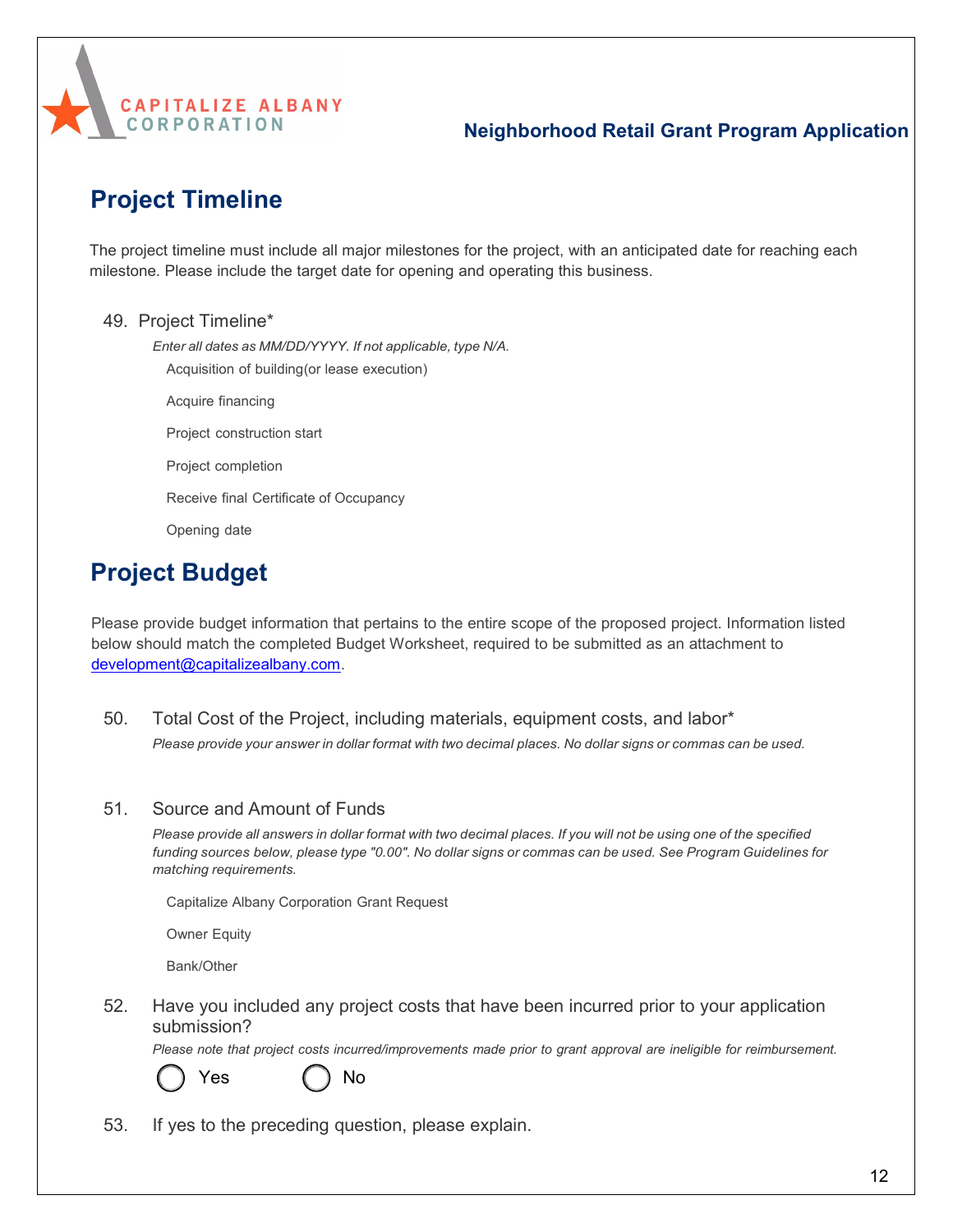

54. Total Funding Request from this Grant Program Please provide your answer in dollar format with two decimal places. No dollar signs or commas can be used.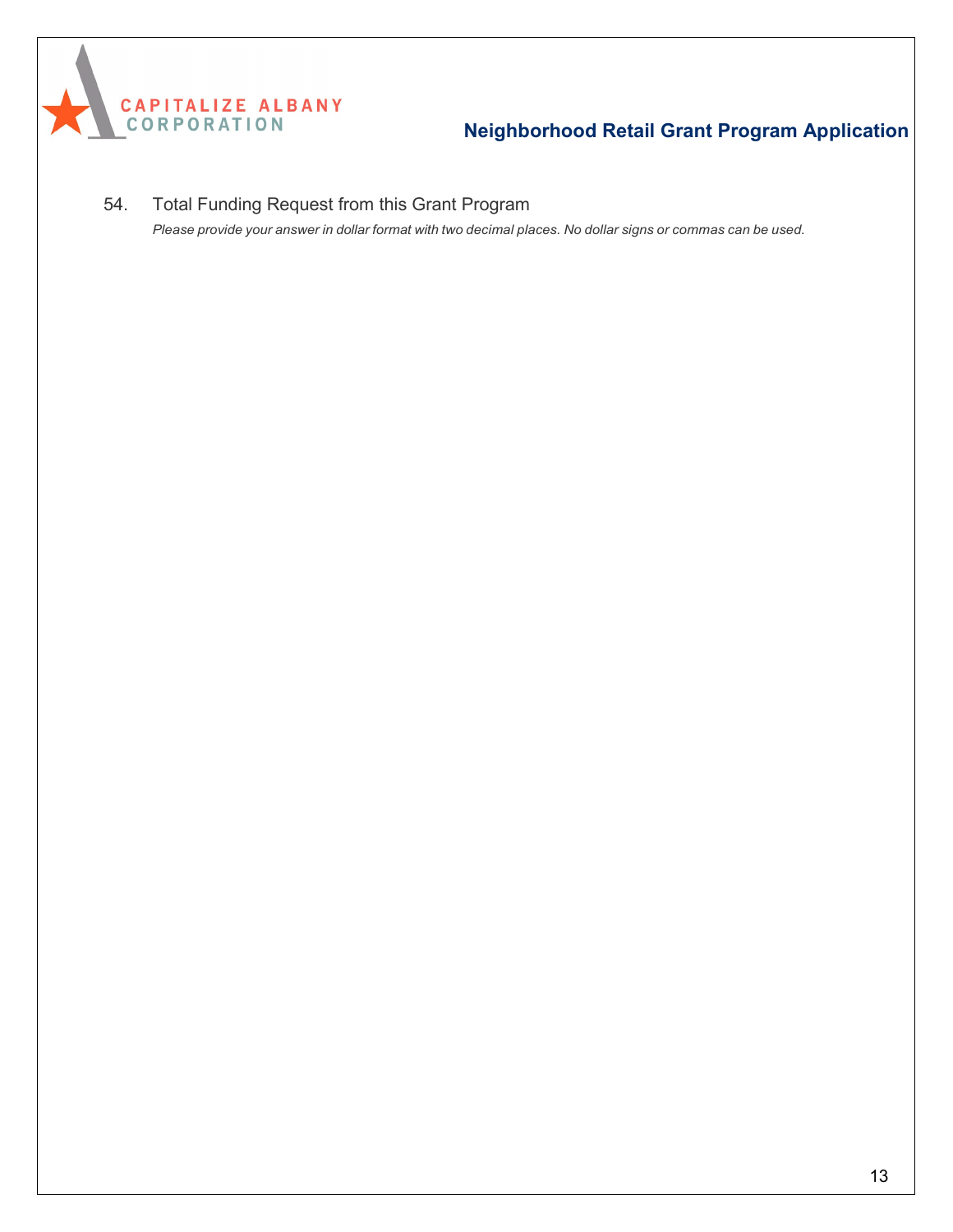

# **Declarations**

If you answer "Yes" to any of the below questions, please provide details in the comment boxes provided.

Are there any outstanding tax liens or judgements filed against you, your business, any principals, subsidiaries or affiliates of any of those entities, any other owner in your business, or guarantor?\*

| $()$ Yes                | $\bigcap$ No |
|-------------------------|--------------|
| If yes, please explain: |              |

Have you, your business, any other owner in your business, or guarantor been involved in default, bankruptcy, or insolvency proceedings within the last ten (10) years?\*

| $\bigcirc$ Yes | $()$ No |
|----------------|---------|
|                |         |

If yes, please explain:

Have you, your business, any other owner in your business, or guarantor had property foreclosed upon or given title or deed in lieu?\*

Yes ( ) No

|  |  | If yes, please explain: |  |  |
|--|--|-------------------------|--|--|
|--|--|-------------------------|--|--|

Are you, your business, any other owner in your business, or guarantor involved in any pending lawsuits?\*

| Yes                     | $\bigcap$ No |
|-------------------------|--------------|
| If yes, please explain: |              |

If renting or leasing, have you failed to pay rent on time during the last 36 months?\*



Yes  $\bigcap$  No

If yes, please explain: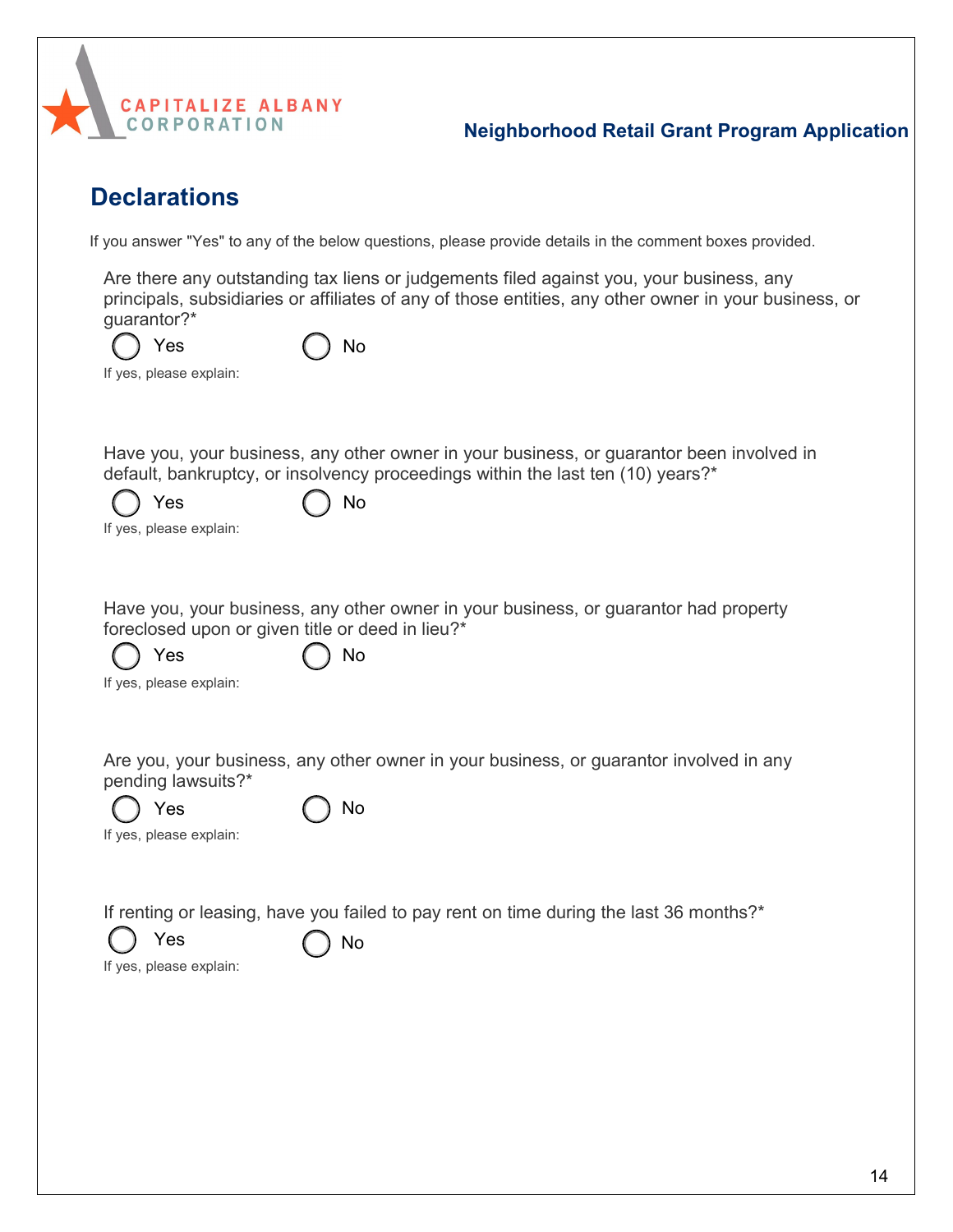

| If owning, are there any violations against the building?*<br>If yes, indicate which type (building, fire department, etc.) and explain in an attachment.                                                                           |  |  |
|-------------------------------------------------------------------------------------------------------------------------------------------------------------------------------------------------------------------------------------|--|--|
| Yes<br>No                                                                                                                                                                                                                           |  |  |
| If yes, please explain:                                                                                                                                                                                                             |  |  |
| If owning, are there mechanics' or other liens? In REM or other foreclosures, encumbrances,<br>judicial, administrative, or other proceedings against, or defaults affecting the property?*<br>No<br>Yes<br>If yes, please explain: |  |  |
| If the applicant is the building owner, are there any current real estate property tax<br>abatements on the property?*<br>Yes<br>No<br>If yes, indicate the type and amount of abatement and when it expires in the field below.    |  |  |
| Describe any recent (i.e. past ten years) improvements which have been made to the<br>building. Please indicate the improvement(s), year completed, and approximate cost<br>below:                                                  |  |  |
|                                                                                                                                                                                                                                     |  |  |
|                                                                                                                                                                                                                                     |  |  |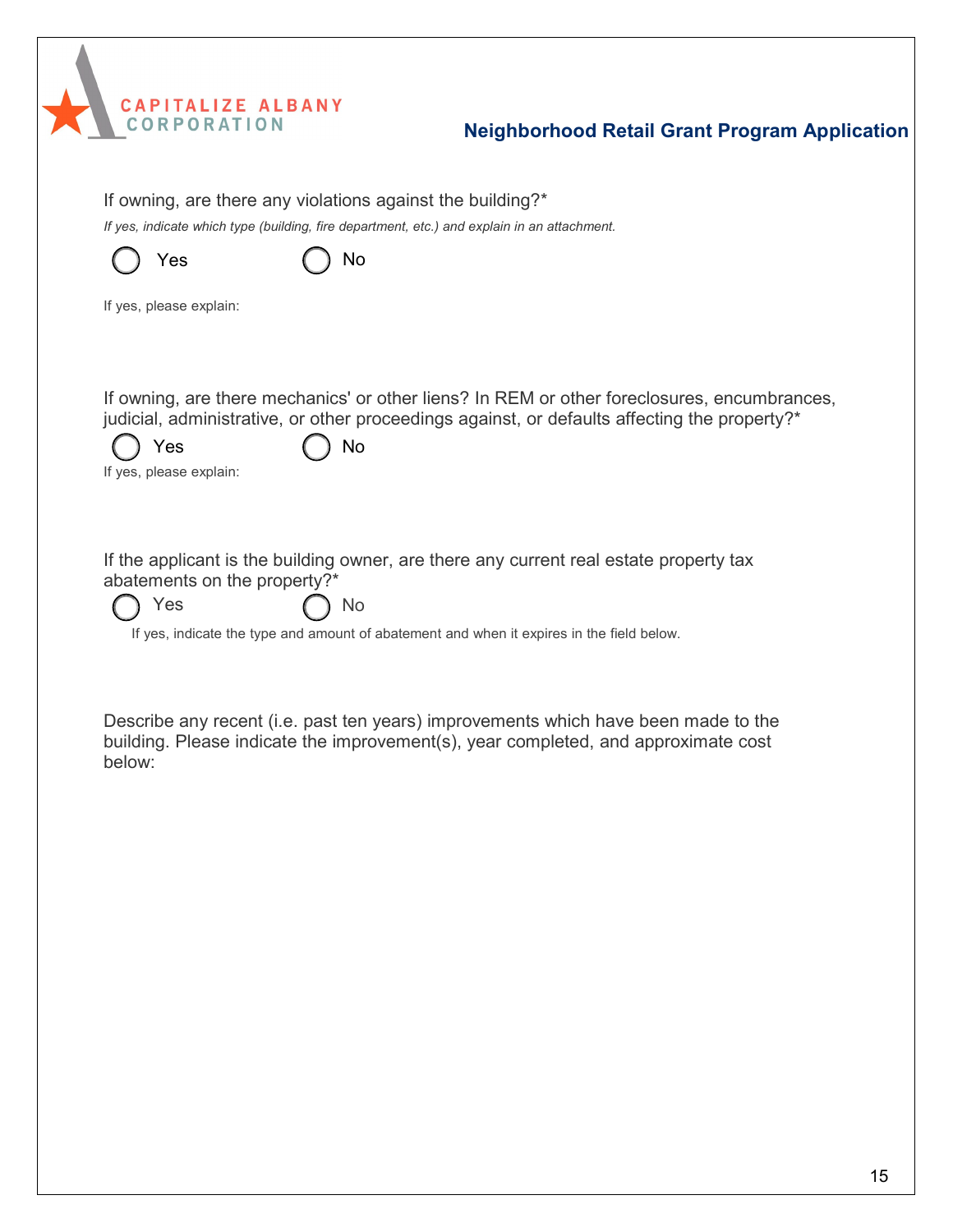

# **Background Check Authorization**

I/we hereby authorize you to release to Capitalize Albany Corporation, as deemed necessary for verification purposes, information concerning:

- Employment history: dates, titles, income, hours worked, etc.
- Banking and savings account records
- Credit card, mortgage, and other loan information including open date, high credit, payment amount, due date, loan balance, interest rate, and payment record
- Exchange any information with the financial institution that is processing the application pertaining to this loan.

The above reports are for confidential use in compiling information regarding a Capitalize Albany Corporation program grant requested by the applicant(s) signing this form.

#### **By typing your name below, you are certifying that all of the information contained in this application is true, complete, and accurate in all respects as of the stated date.**

A photocopy of this authorization (being a photocopy of signature(s) of the undersigned) may be deemed to be the equivalent of the original and may be used as a duplicate original.

Applicant 1\* *Enter date of birth as MM/DD/YYYY.* Applicant Name Date of Birth Social Security Number

Applicant 2 *Enter date of birth as MM/DD/YYYY.* Applicant Name

Date of Birth Social Security Number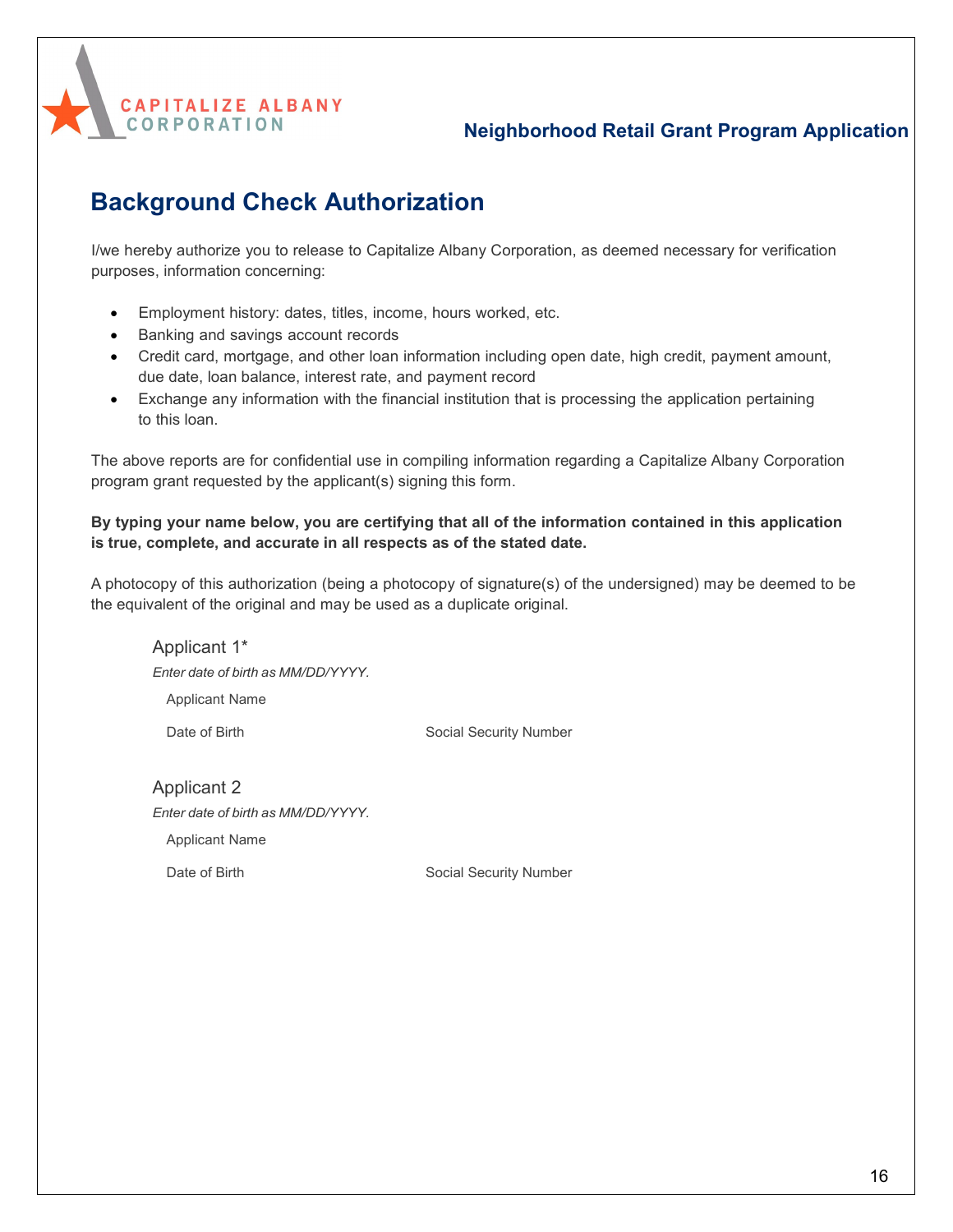

## **Certification and Disclosure**

By submitting this grant application, the applicant hereby certifies to Capitalize Albany Corporation that he/she has read the program guidelines and supplemental program materials, understands the terms and conditions of the grant, and agrees to abide by the program rules and requirements, if awarded funds from the program. The applicant further certifies that the grant application and supporting documents are true, complete, and accurate in all respects as of the stated date. The applicant understands that the application will not be accepted unless deemed appropriate by staff and the applicable application fee has been received from the applicant. The applicant agrees that the acceptance of this grant application does not commit Capitalize Albany Corporation to enter into an agreement to pay any costs incurred in its preparation or to participate in subsequent negotiations. Further, the acceptance of this grant application does not constitute an agreement by Capitalize Albany Corporation that any grant will actually be approved. Capitalize Albany Corporation expressly reserves the right to reject any or all grant applications or to request more information from the applicant.

Additionally, the applicant certifies that he/she understands that the following will be conditions of the grant, upon award:

- Grantee must commit to remain in the location for at least two (2) years and must create or retain for two (2) years during the term of the agreement one (1) or more full-time equivalent jobs (specific job goal determined at the discretion of Capitalize Albany Corporation).
- The assisted business must be open and operating for a minimum of forty (40) hours per week, and evening and weekend hours must be included.
- The approved project must be in compliance with all federal, state, and local laws.
- The undersigned hereby waives any claim against Capitalize Albany Corporation arising out of the use of said grant funds for the purposes set forth in the Application. Additionally, the undersigned agrees to indemnify, defend, and hold Capitalize Albany Corporation, and its officers, directors, employees, and agents harmless from any charges, damages, claims or liens related in any way to or arising out of the applicant's participation in the grant program.
- Capitalize Albany Corporation has the unrestricted right to use, for any lawful purpose, any photographs or video footage taken of the property at the approved project location, and the grantee owns and/or for which the grantee has the authority to grant such permission, and to use the grantee's name in connection therewith if it so chooses.
- The applicant will notify Capitalize Albany Corporation of any public announcements or events to be held at or in relation to the inception or opening of the approved project location, and Capitalize Albany Corporation will have the right to participate in and/or publicize the event in coordination with the grantee, if Capitalize Albany Corporation so chooses.
- The grantee will be required to include the Capitalize Albany Corporation logo, the Capital Resource Corporation (CRC) logo, and any other logos Capitalize Albany Corporation deems appropriate on all print collateral related to the project.
- The grantee will consent to display signage at the project location indicating participation in the Neighborhood Retail Grant Program (Capitalize Albany Corporation to provide sign specifications).

#### **By typing your name below, you are certifying that all of the information contained in this application is true, complete, and accurate in all respects as of the stated date.**

Authorized Signatory 1\*

Authorized Signatory Name

Signatory Title

Authorized Signatory 2

Authorized Signatory Name

Signatory Title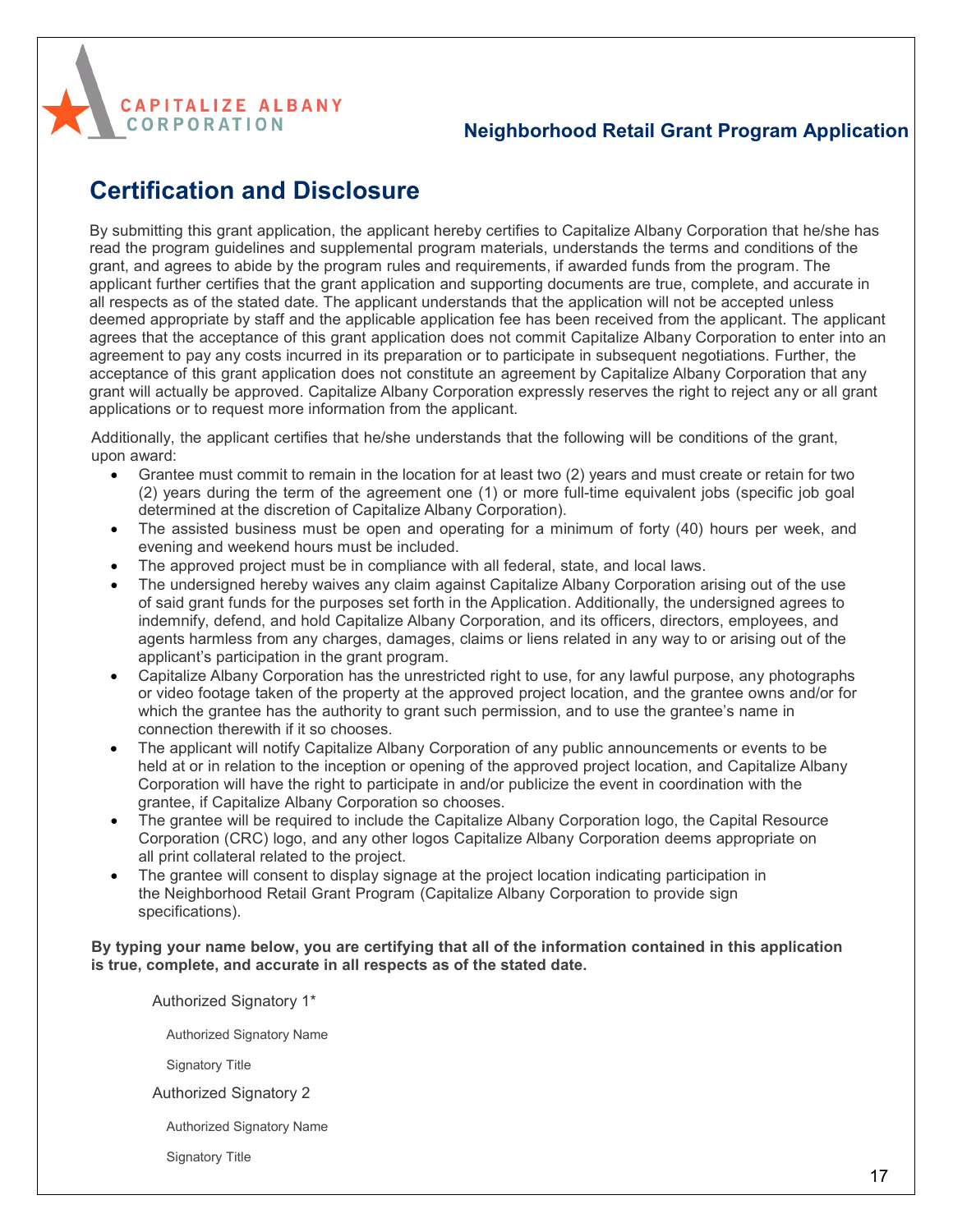

## **Convenience Store Certification Form**

All applicants operating a convenience retail store must complete this page. *All other applicants may skip the following questions.*

By typing your name below, you are certifying that you operate or intend to operate a convenience retail store at the location listed in this application, and that you understand that, as a requirement of the Neighborhood Retail Grant Program, grantees operating convenience retail stores are required to regularly carry an inventory of fresh produce for sale at the assisted business location.

Do you currently sell fresh produce at the business location?



If yes, indicate the types, quantity, and typical pricing of produce sold below. Please submit documentation to [development@capitalizealbany.com](mailto:development@capitalizealbany.com) that substantiates your statements, e.g. current invoices in the business name, inventory log, etc.

Are you committed to continue to sell fresh produce at the business location for the duration of the project term?

Yes ( ) No

Per the discretion of Capitalize Albany Corporation, if it is determined that the business does not currently meet the requirement regarding fresh produce availability and sales at the assisted business location, the grantee will be required to produce an agreement with a fresh foods provider.

I certify by typing my name below that the above statements and any supplemental explanations are true, complete, and accurate in all respects as of the stated date, that I understand the requirements listed above, and agree to abide by these terms.

Authorized Signatory 1\* Authorized SignatoryName Signatory Title Authorized Signatory 2

Authorized SignatoryName

Signatory Title